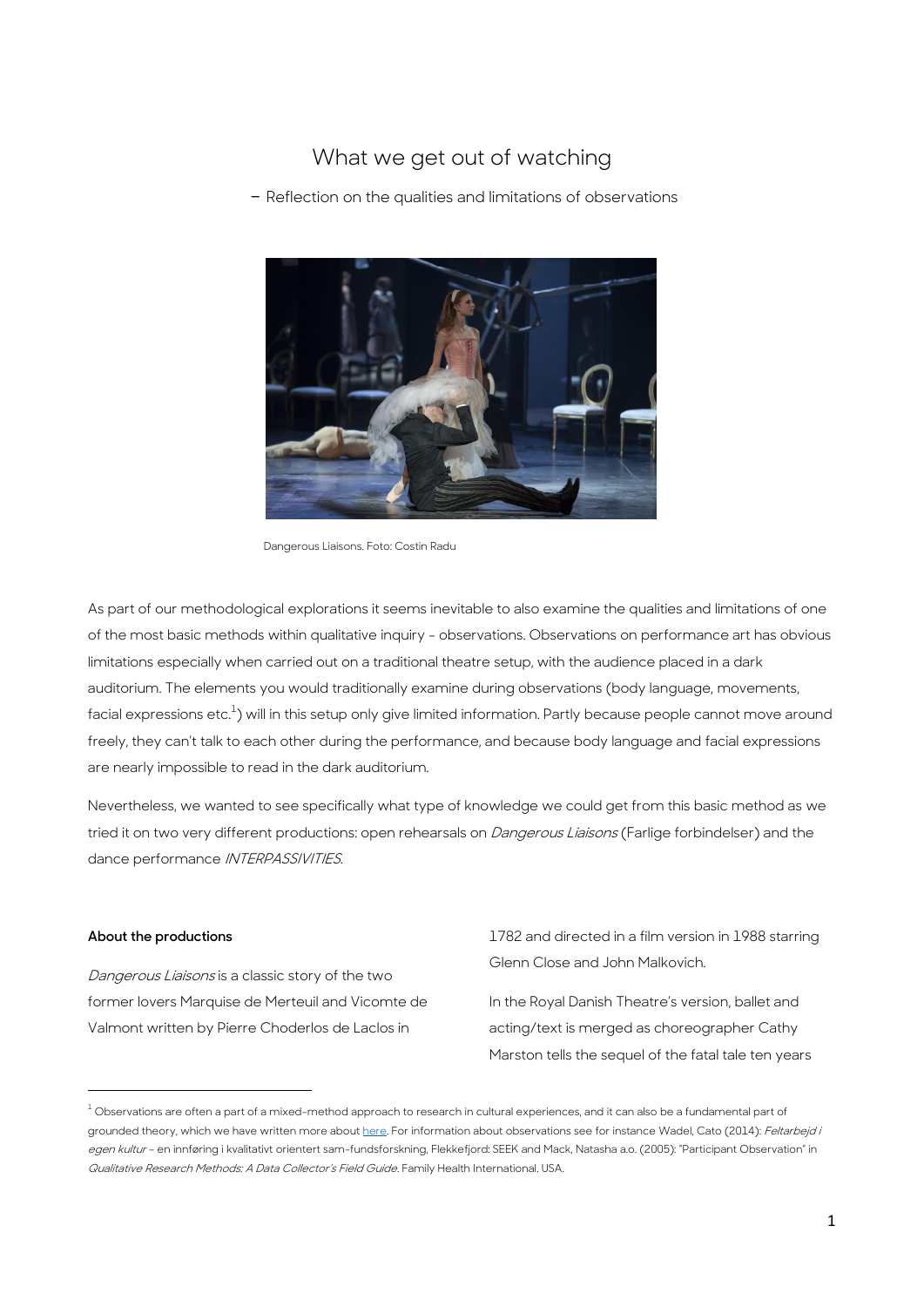later. In addition to dancers from the Royal Danish Ballet, Dangerous Liaisons also features actors Marie Dalsgaard and Mads Rømer Brolin-Tani from the theatre's drama ensemble.

When this open rehearsal took place there was a week until the premiere and Cathy Marston wanted to make the most of the rehearsal time. She had a lot of notes and corrections for the dancers and actors, and therefore the audience experienced a very intense and authentic rehearsal.

INTERPASSIVITIES is created in collaboration with artist Jesper Just, Eventministeriet and Corpus (a contemporary dance company within the Royal Danish Ballet). The performance explores changes in space, labor, communication, and experience in the wake of contemporary society and technology. Dancers and audiences are throughout the performance drifting in and out of physical formations navigating in a scenography, which constantly is being built up and teared down by workers that move around amongst the dancers and audiences.

On the Royal Danish Theatre's website the performance is described like this:

Entering the performance space, media and dimensions overlap and fold into one another, drawing the viewer into a universe where it is impossible to distinguish the real from replica, and experience from illusion… As mediums and dimensions collide, the inherent boundaries and hierarchies between the real and the virtual are challenged:

INTERPASSIVITIES challenges the conventions of a traditional theatre visit as the audience is asked to meet up at the loading dock at The Royal Danish Theatre's Old Stage in between containers and different theatre probs. Here we are guided into an elevator for large goods and from there into a large, empty, white auditorium. There are no chairs, no stage, and nothing that gives the audience a clue about how to react, or where to place themselves in the room. Little by little the dancers, who imperceptibly have mixed with the audience start stretching and in various ways reveal themselves as dancers.

As the performance proceeds, the dancers form various formations in different places within this white space. They continuously "disturb" the audience by dancing close to them or even into them, thus making them move and change their spectator position. INTERPASSIVITIES thus challenges the traditional relation between auditorium and stage, between audience and artist and forces the audience to stay alert in their perception and experience of the performance.

# **Research design**

The aim of both observations was to openly explore what type of knowledge this method could result in when applying it to the theatre and the field of audience research. Thus, there were no specific questions we wanted answered.

In Dangerous Liaisons and INTERPASSIVITIES I started observations in the foyer and the loading dock half an hour before the rehearsals and the performance respectfully. I continued throughout the performance (when it was possible) and until approximately half an hour after the performance/the rehearsal.

The observations were carried out by moving slowly around the foyer between audiences (and around the white room in case of INTERPASSIVITIES) paying attention to comments, facial expressions,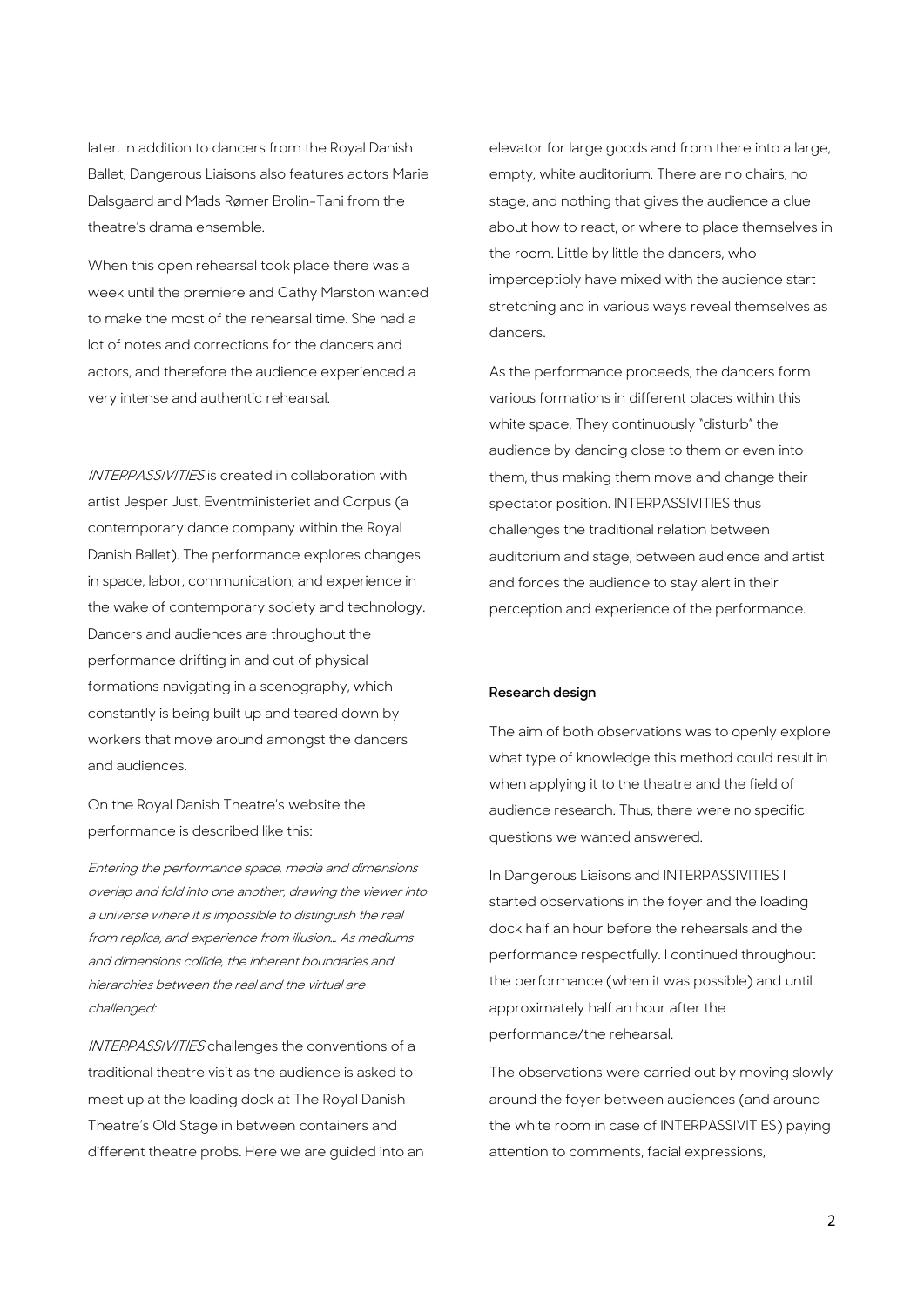movement, body language, (awkward) silence etc. The insights were documented as written notes immediately after the observations.

In case of the open rehearsal, I supplemented the observations with mini interviews with three groups of audiences and a brief chat with two ushers. I asked the audience openly about their experience and the ushers about their impressions of the audience this day in comparison with other open rehearsals.

# **Reflections after Dangerous Liaison**

During the observations in the foyer, there is a calm and positive atmosphere. The audience seem familiar with open rehearsals in the ballet. This contrasts with our previous experiences with open rehearsals on various plays, where the audience have been somewhat confused regarding what to experience and how to act.

When the audience are let into the auditorium, you can hear them chatting in low voices. This is normal. Today, however, the ushers ask them to be quiet, which seems to confuse them, as there are no actors on stage and it seems like nothing is happening. I hear ushers tell each other that the stage technicians are working, and that they need silence in the auditorium, in order to hear each other. This is not communicated to the audience until the rehearsal starts half an hour later. In the meantime, I hear a woman in the audience say: "There is such a serious atmosphere in here even though it is just a rehearsal. That's a real shame."

During the rehearsal in the auditorium it is difficult to get a good sense of the audience and their reaction, but I hear frequent verbal reactions to what

happens on stage, which I take as a sign that they are attentive and entertained.

After rehearsals, as the audience drift back into the foyer there is a light and positive atmosphere. I overhear a couple talking about how exciting it was to see the dancers work in this way, and that they find it concerning that the premiere is only a week away. They could see how many adjustments that were still needed.

In order to get more detailed information about their experience I decide to carry out three mini interviews with three groups of audience. They all confirm my impressions from the observations, namely that they see it as a privilege to be invited into the rehearsal space and actually see how the choreographer, the dancers, and the actors work up to a premiere. These groups were also concerned whether the production would be ready for the premiere.



Dangerous Liaisons. Foto: Costin Radu

These comments tells us that experiences with open rehearsals give the audience an exceptional insight into the world of performance arts and therefore (as one of them said) they gain a greater appreciation for it – for the craftsmanship, and for the hard work that is put into a production. For reflections on our work with open rehearsals see our [report #8.](https://asuitcaseofmethods.files.wordpress.com/2017/02/report8-open-rehearsals.pdf)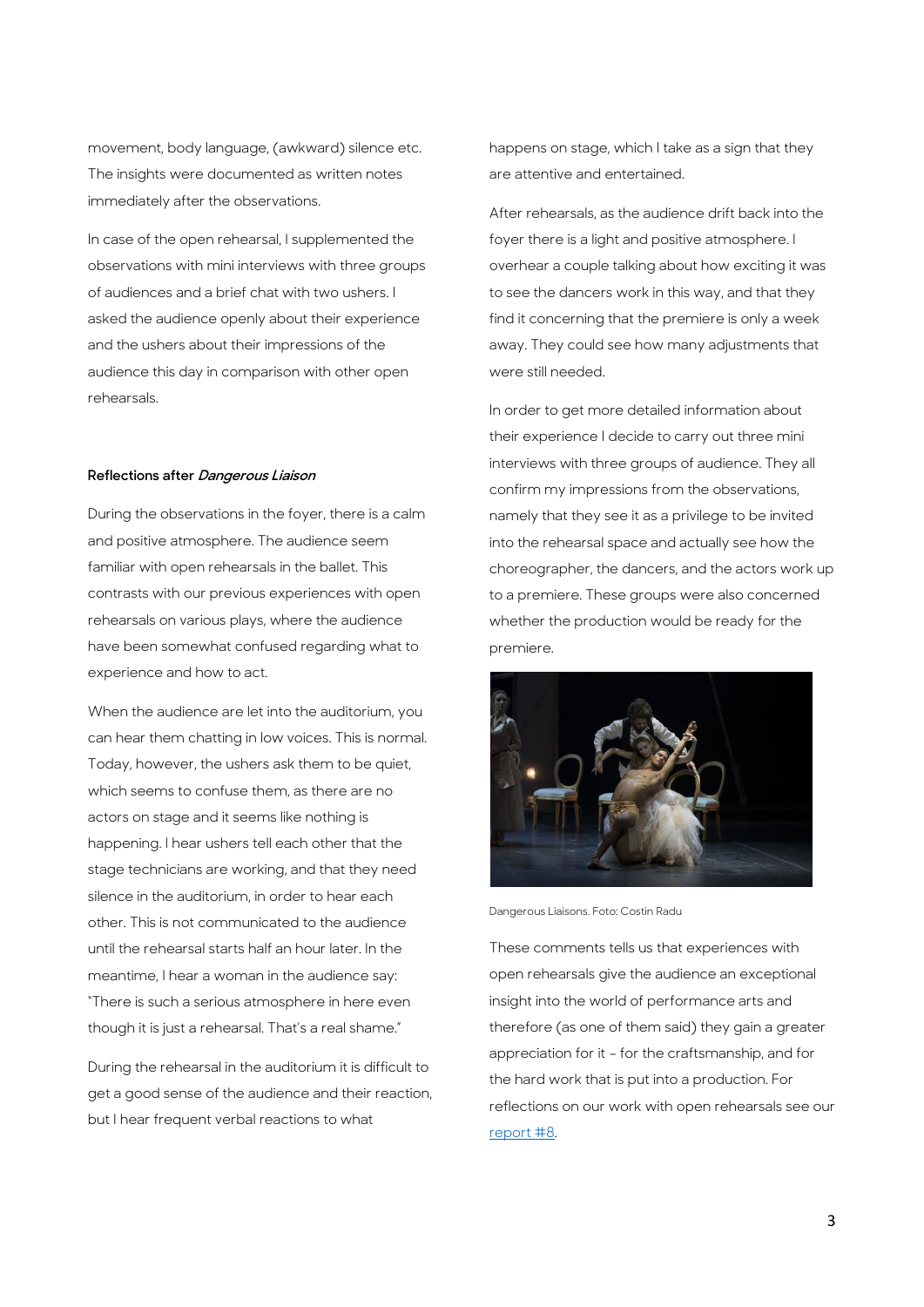# **Reflections after INTERPASSIVITIES**

The audience is standing in the loading dock. There is a nervous and slightly excited atmosphere. I hear a lot of nervous laughter and see many people standing uneasily and fiddling with either keys, their hands or a folder about the production. Most of them seem curious and nervous as to what will happen during the next couple of hours. This somewhat absurd space (the loading dock) annuls the codes that traditionally is part of a theatre visit. There are no ushers, no obvious lines, and therefore no one knows exactly where to place themselves or how to act in this somewhat unusual space.

The nervous but excited atmosphere intensifies as we are guided into the lift and further into the white anonymous space. The people who appear to be the most comfortable with the situation walk slowly around the room, but most of the audience place themselves by the wall and wait for something to happen. The suspense in the air turns into smiles, laughter and mild anxiety as the dancers slowly reveal themselves among the audience.

A middle-aged man, standing right beside me realises that the dancers are spread across the room. He whispers in a somewhat desperate tone to his companion: "They are everywhere, they are everywhere!" A couple of minutes later a young man discovers a dancer right by his side. He leaps

with a hint of panic in his eyes but a smile on his face across the room away from the dancer while whispering: "Oh my God, Oh my God, Oh my God!"

Because the dancers are moving around in between us, we – the audience - can never rest in our position as spectators. This results in two things: 1) An audience that is particularly alert towards the dancers' movements and position in the room, and 2) an audience that is very self-aware. In part

because they are constantly confronted with their own physical position in the space, and because they seem very aware of the possibility/risk of suddenly changing position from being a spectating subject to becoming an object of others spectatorship, if one of the dancers somehow use or include them in a movement.



INTERPASSIVITIES. Foto: Miklos Szabo

After the production, the atmosphere is quite different. The audience seem relieved and excited by the experience, and the nervous glances have now turned into warm and open facial expressions.

### **What did we learn?**

It is clear that observation on traditional theatre carried out in a dark auditorium (as was the case with Dangerous Liaisons) has many limitations. I am able to overhear a few conversations, and I can get a sense of the atmosphere. But there is very little movement to analyse, because people are placed in their seats, and it is generally difficult to observe any details in the auditorium space.

In the very different staging that characterises INTERPASSIVITIES I get a better feel of the audience, what they experience and how they are feeling and acting in the moment of their experience. Here it is important to note that my observations are always a result of my personal interpretation of what I see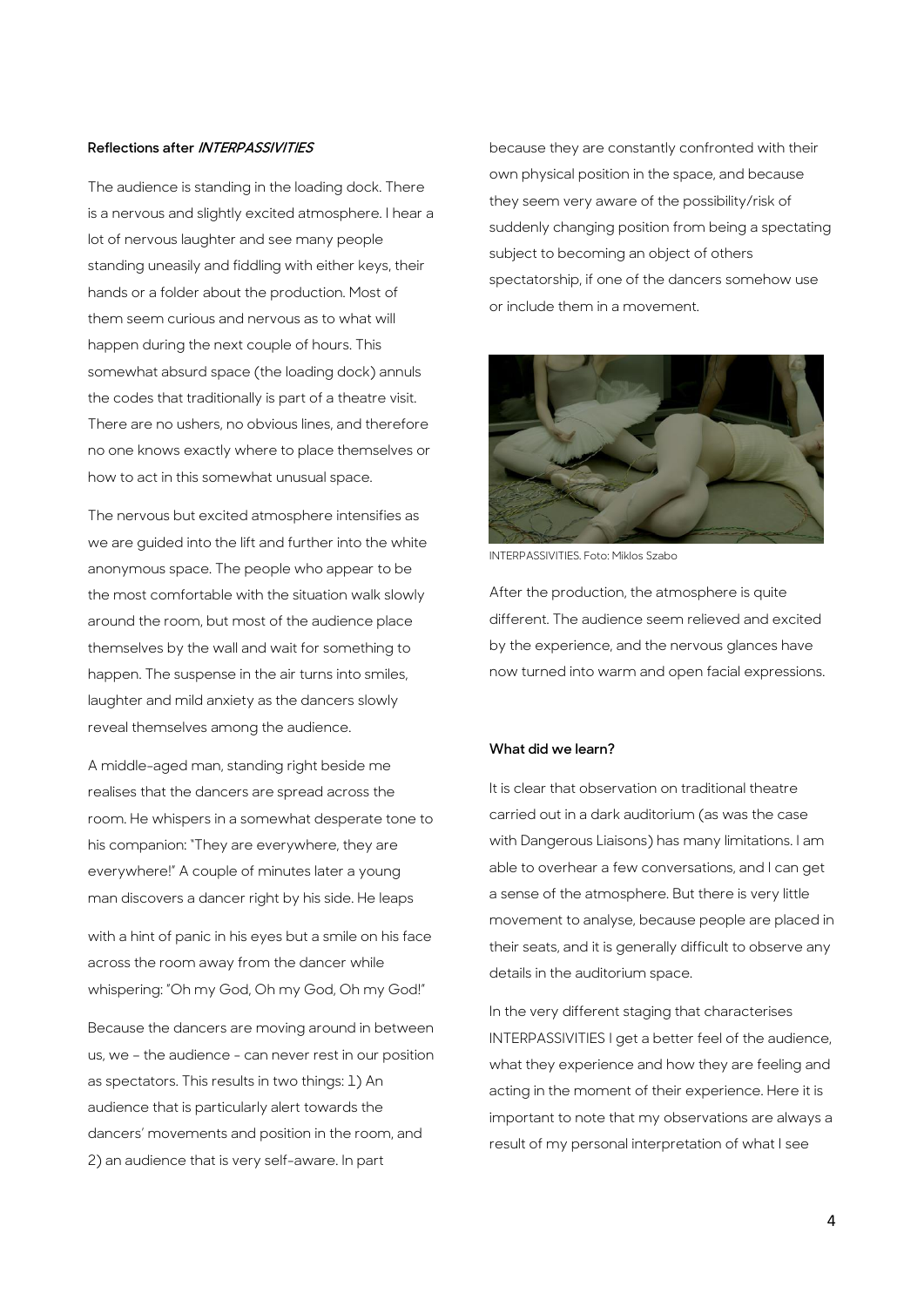and hear. As is the case with every qualitative exploration, - the researcher is part of the result. I cannot change that, but I have to be aware of it, when working with my data.

What we get out of observations thus depends a great deal on the production. Nevertheless, my impression is that observations can give us a good idea of the atmosphere especially before and after a performance.

Observations are thus useful as preparation for interviews or in other ways as a supplement to other methods. After testing observations, it is clear that the quality of this method lies in this way of being alert and awaken with all your senses towards general information about movement, body language, comments, atmospheres etc. This approach and these parameters are relevant when doing all other forms of qualitative analysis. In order to get as much information out of a situation and a meeting with the audience as possible we need to be aware of both the exact words in a conversation but also the more subtle details that sometimes contain a lot of relevant information. In this sense, observations should be a part of every study as a basic approach that complements other methods.

In addition, it seems important to state that we consider the knowledge collected during a study like this to be part of a discussion and a further exploration into the field of what theatre and performance art means to people. As is the case with all qualitative analysis, what we learn is connected specifically to the production and the people involved. Nevertheless, by taking a focussed qualitative, observant look, we gain a bit more knowledge about what it means for the audience to learn more about the crafts involved in performance art, and also about how a group of audiences react

when almost all traditional theatre codes are annulled and everything is up in the air.

You can see the immediate reactions after the open rehearsals on Dangerous Liaison[s here.](https://youtu.be/vdNgImG6po0) 

#### **Appendix - Results from an online questionnaire**

INTERPASSIVITIES is in many ways an untraditional production. Therefore, we wanted to know more about how the audience perceived this production and thus, in addition to our traditional short online survey, we created an extra survey especially for this production. We wanted to know what made the audience choose this particular production and understand what elements were determining for their overall experience. By the end of the survey, we asked:

Is there anything else about your experience that you would like to share with us?

This very open question gave us interesting replies and useful insight. We got a few brief replies such as "beautiful", "I would like to see it again", or "It should have been shorter". But what is interesting is that simply by asking people to write down any additional thoughts about their experience we get information very similar to the data from the observations:

The slow transformation of the dancers, the formations and the small, particular movements made for a special experience. The dancers were not 'smack in your face' from beginning to end.

The way everyone, including the dancers, rode the large elevator together made the experience very special.

A crazy setup with the dancers unnoticeably infiltrating the crowd and everyone taking the large elevator together. It